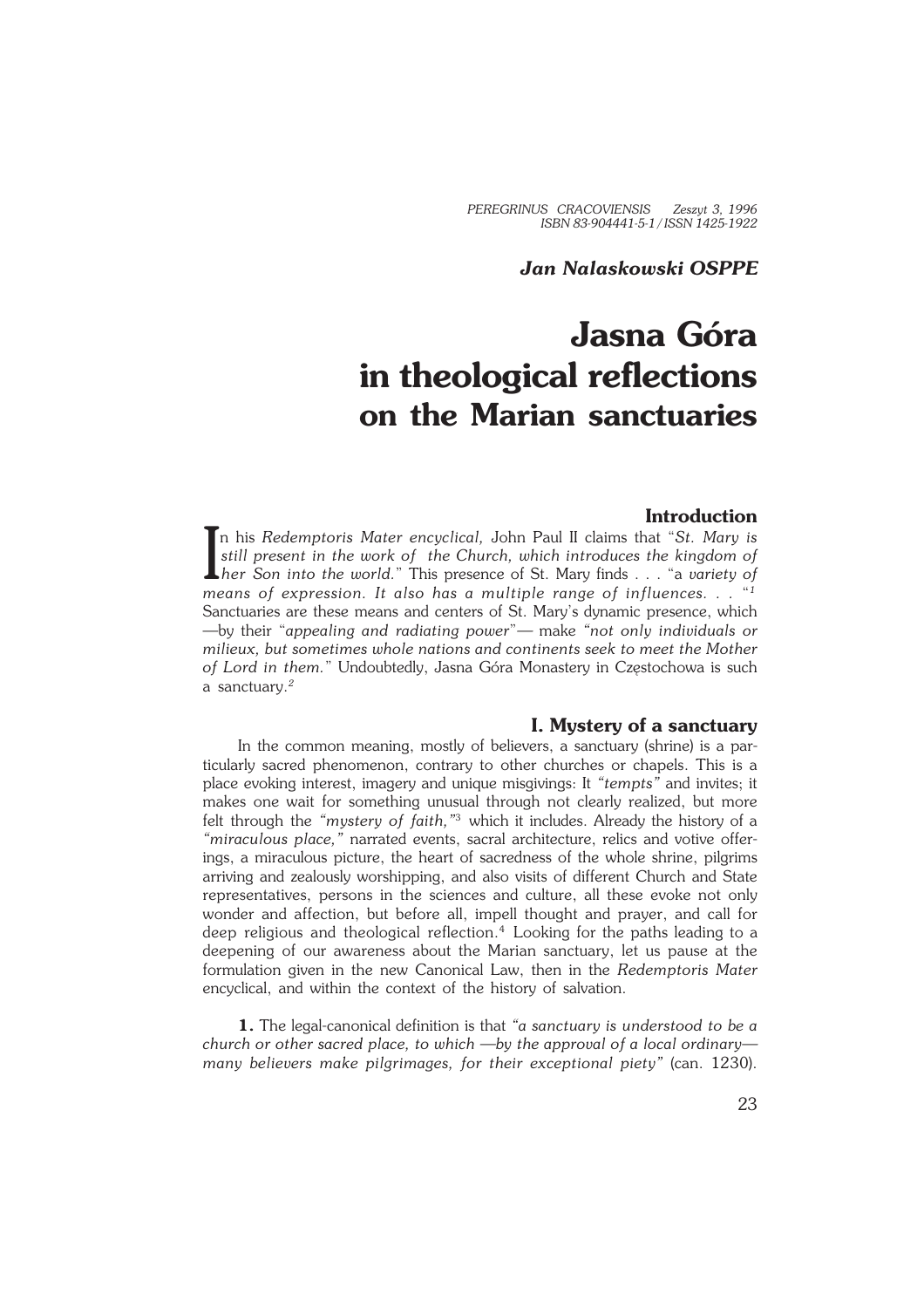$\Box$ 

This formulation and next several norms (can. 1231−1234), concerning the diocesan, national, and international sanctuaries, deal also with the Marian sanctuaries.<sup>5</sup> The normative resolutions' statements include —important for us the following norms:

1) above all, a sanctuary is a sacred place, then, not only a church, but it can be also another sacral building or even certain area;

2) it is a religious center of faith and worship of a charismatic character, different from the other places of ordinary and obligatory cults (e.g. from the parochial church)<sup>6</sup> 3) as a sacred place, then, it differs with its salvational presence and acts of God, where the grace is concentrated, and believers exceptionally vividly feel their nearness to God and they experience His help;<sup>7</sup>

4) because here appears a supernatural might and grace, believers pilgrimage to experience God in the mystery, which this sanctuary represents. Therefore, it can be a sanctuary famous for the mystery of Christ (e.g. of the Lord's Transfiguration), because of the relics there (e.g. of the Holy Cross), but most of all, it is a place famous for a miraculous picture of the Mother of God and her special nearness and mediation (e.g., Lourdes, Fatima), or also known for an exceptional entreaty of the Saint (e.g. of St. Anthony);

5) it is a center of special cult of God, different religious practices, and deepening of faith and Christian life. A center, where believers can equally take advantage of generous means of salvation, participate in solemn liturgy of the Divine Word and sacraments, particularly in the Eucharist and Atonement, and also in the other thriving and diverse practices, and services;<sup>8</sup>

6) finally, only then one can speak of a sanctuary in the proper meaning of this word, if it has received the approval of an Ordinary of that place, or confirmation of the competent Church authority.<sup>9</sup> That element is important, at least because this way the Canonical Law excludes the "usurpatory" places of cults and pilgrimages (like in Olawa, in Lower Silesia, Poland), which unfortunately have their origins in the alleged private apparitions, or just religious hallucinations.

**2.** The next important document of the Church, which conveys to us the truth about the Marian sanctuary is the *Redemptoris Mater* encyclical of the Holy Father John Paul II.<sup>10</sup> It is symptomatic and most noteworthy that the Pope places the Marian sanctuary, its vision, meaning, and function, in the core of his considerations about the pilgrimiging people of the Christian Church (part II, 25−37).

The Holy Father claims that the persistent presence of the Blessed Mary, the Mother of God, *"in the Church which introduces the kingdom of her Son into the world (cf., KK 13) . . . finds both in our time and in the whole history of the Church, a variety of means of expression. It also has a multiple range of influences."* And here, among the other ways and dimensions manifesting that pres− ence, the Pope points at the many and great pilgrimage places, where through the centuries Christian faith built magnificent temples, like in Guadelupa, Lourdes, or Fatima, and in other countries, among them *"how one cannot mention Jasna Góra in my home land?"* (n. 38).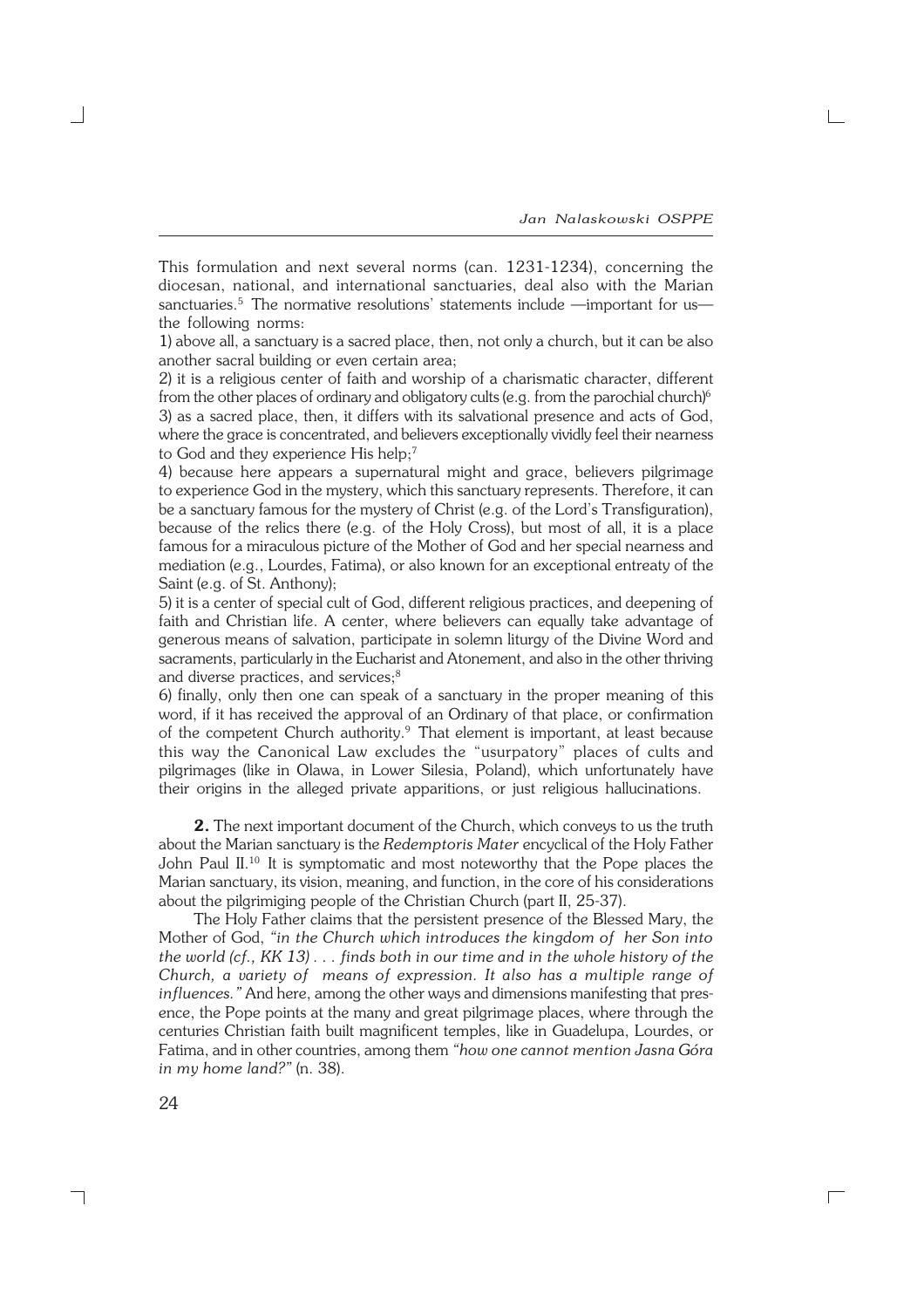*Jasna Góra in theological reflections on the Marian sanctuaries*

Considering the essence of sanctuary, the Holy Father speaks about the internal space, in which *"hic et nunc,"* here and now, in an exceptional way the Holy Spirit acts. Through the pleading of Mary, His Betrothed, he summons believers to reconciliation with the Father, by the might of the Christian mystery of the Redemption. Participating in the faith of St. Mary, *"the Lord's Servant"* always leading the pilgrimaging People of God, the Church has been continu− ously urged to co−realize *"the New and Eternal Testament"* and to struggle for *"the reunion of all humanity with Christ, the Head in the unity of His Spirit"* (cf.,KK 13; RM 28).

We can also find here an ultimate foundation, which Marian piety, and the pilgrimage of the People of God to all those exceptional places of the Mother of God's presence arise from; *"to find the strengthening of one's own faith within the reach of the motherly presence of she, who believed"* (RM 28). From this point of view —the Pope observes further— *"one can speak about the specific geography of Marian faith and piety,"* having its definite appearance in sanctuar− ies dispersed all over the world, to which pilgimage *"not only individuals or mi− lieux, but sometimes whole nations and continents seek to meet the Mother of* Lord" (RM 28). One has to acknowledge with the deepest veneration and openness that until now, no one showed the ultimate source of *"specificity,"* non justified the simply irreplaceable role of the Marian sanctuaries in the Church among the pilgrim− aging People of God, as did John Paul II in his Marian *Redemptoris Mater* encycli− cal.

**3.** Excepting of theological and legal considerations about the notion of Marian sanctuary, it is worth —at least generally— to ponder it also from the perspective of salvational economy. Realization of the immemorial divine plans concerning man are fulfilled throuhg time. The revelation of the Old and New Testament reveals to us the entire divine plan of salvation that is fulfilled at subsequent stages of human history.<sup>11</sup> The Incarnation of the Son of God, and His Accomplishment of Re− demption, are the apex of that "entering" of God into human and world's histo− ry. This "coming" of Christ that was fulfilled is still going on, it continues through the salvational mediation of the Church, and it molds the history of salvation (cf. CC 2; CO 2; DM 3).<sup>12</sup> Within this history, although omnipresent, God chooses certain places to act in a specific way.<sup>13</sup>

Undoubtedly, Marian sanctuaries belong to these places. Although always present in the Church, St. Mary, the Blessed Mother of God, by predilection of God, attains her spiritual maternity in a specific way in her sanctuaries, to which believers pilgrimige all over the world.<sup>14</sup> This idea was also presented by K. Rahner in his reflections on the genesis and mystery of the Marian sanctuary. Namely, he says that one should look for the origins of Marian sanctuary anywhere apart from the history of salvation, which only God Himself creates and orders. It is enough to review the history of both the Old and New Testaments to ascertain that God chooses not only specific persons, but also times and places, to realize His salvational ideas. For instance, he appeared to Moses in the burning bush,

25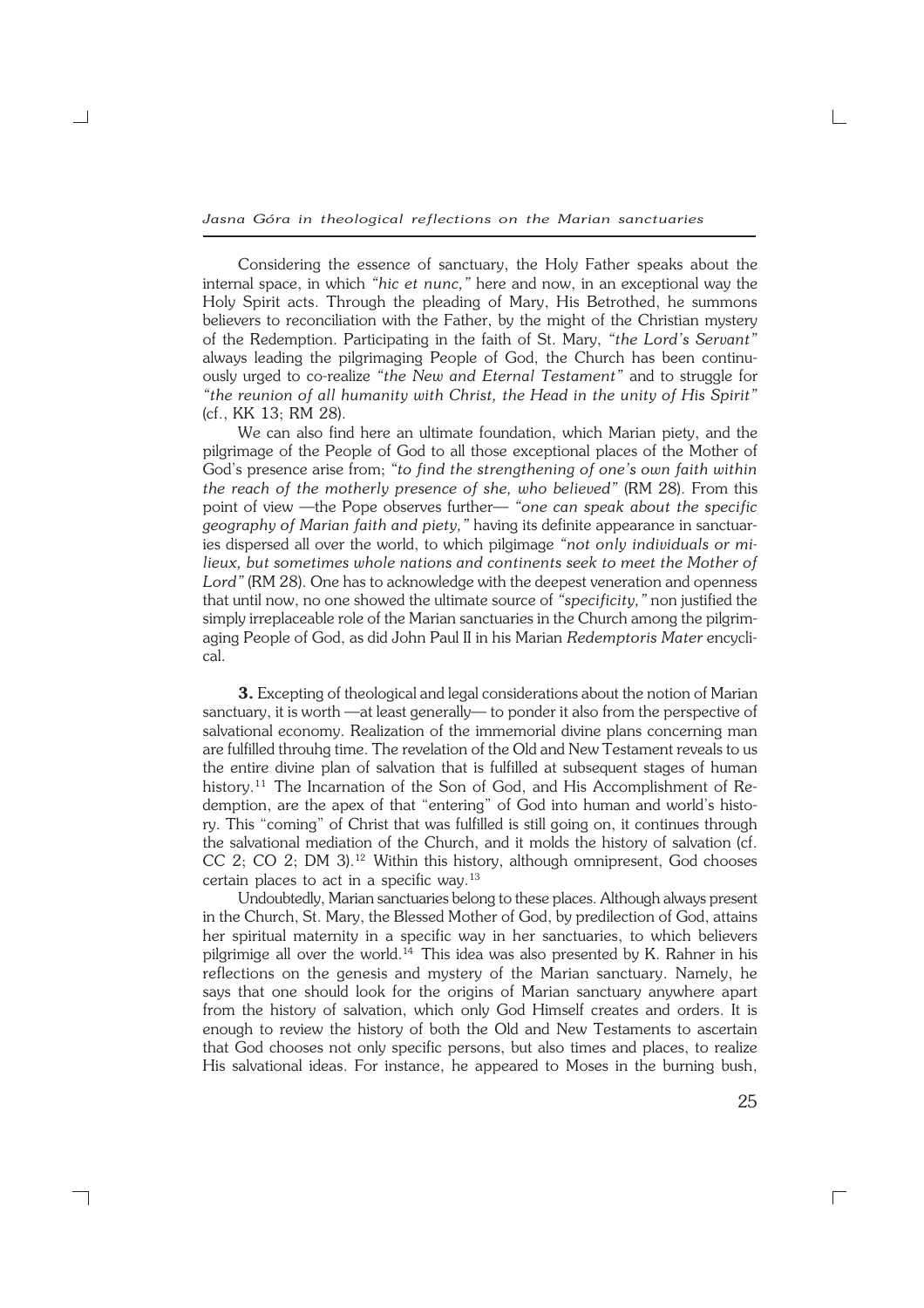$\Gamma$ 

He made the covenant with the "old testament" people on Mount Sinai, He chose Bethlehem for the birth of His only Son, and Golgotha for the place of His salvational death.

Following the line of these considerations, one should admit that Marian sanctuaries, like Lourdes, Fatima, Jasna Góra, and others, He chose on His own as the places of His exceptional mercy. More than in other temples, He wants to demonstrate there His benevolence, and to grant His grace to man through the mediation of St. Mary the Blessed Mother of God. That is why believers tangibly experience exceptional acts of God in Marian sanctuaries. They experience their contact with St. Mary more profoundly, and they become participants of exceptional salvational events. Those events often have their genuine expression in miraculous healings and conversions, or in great inter− ventions of divine grace, which induce an extensive transformation of individu− als or whole groups.

As K. Rahner continues, such a concept of the Marian sanctuary results with important conclusions of a pastoral nature. On the one hand, the Church has been obliged to carefully watch *"the signs of time,"* to accomplish necessary corrections in the sanctuary pastoral work. On the other hand, what is more important, one has to analyze interminably the essence, uniqueness, and mission of a given sanctuary, to allow it to remain an authentic work and means of God's intervention, faithful to the divine plans of salvation.

Looking at the Marian sanctuary from this point of view, it appears as *"given"* (God's gift) and *"set"* (responsibility). From the position of the economy of salvation, a sanctuary has been the act of an unfathomable decision of God. From the perspec− tive of the pilgrimaging people of God, it is a place of the unique experiences, religious feelings, and spiritual transformations. These salvational events are saturat− ed with particular presence and maternal pleadings of St. Mary, the Mother of God.<sup>15</sup>

The biblical dimension is only one more, but still an important dimension rele− vant to see the meaning and functions of a Marian sanctuary. However, this topic has been already partly elaborated and therefore the tentative bibliography is presented here for those interested.<sup>16</sup>

## **II. Activity of the Marian sanctuary**

After the insight given to theological−salvational dimensions of those holy Mar− ian places, one should follow by providing a set of at least elementary pastoral activities they should provide, to realize themselves as centers of the formation of a lively faith, genuine cult, and of Christian life and proper Marian piety.<sup>17</sup>

**1.** Sanctuaries were and are still the places of prodigious prayer and divine cult. Pastoral care is directed there to enable the arriving pilgrims to participate without any difficulty in the holy Eucharist Liturgy, to hear the Living Word of God, most of all about the Virgin Mary, to approach the Sacraments of Reconciliation and Communion, to pray freely and at will, individually and in groups. Therefore, one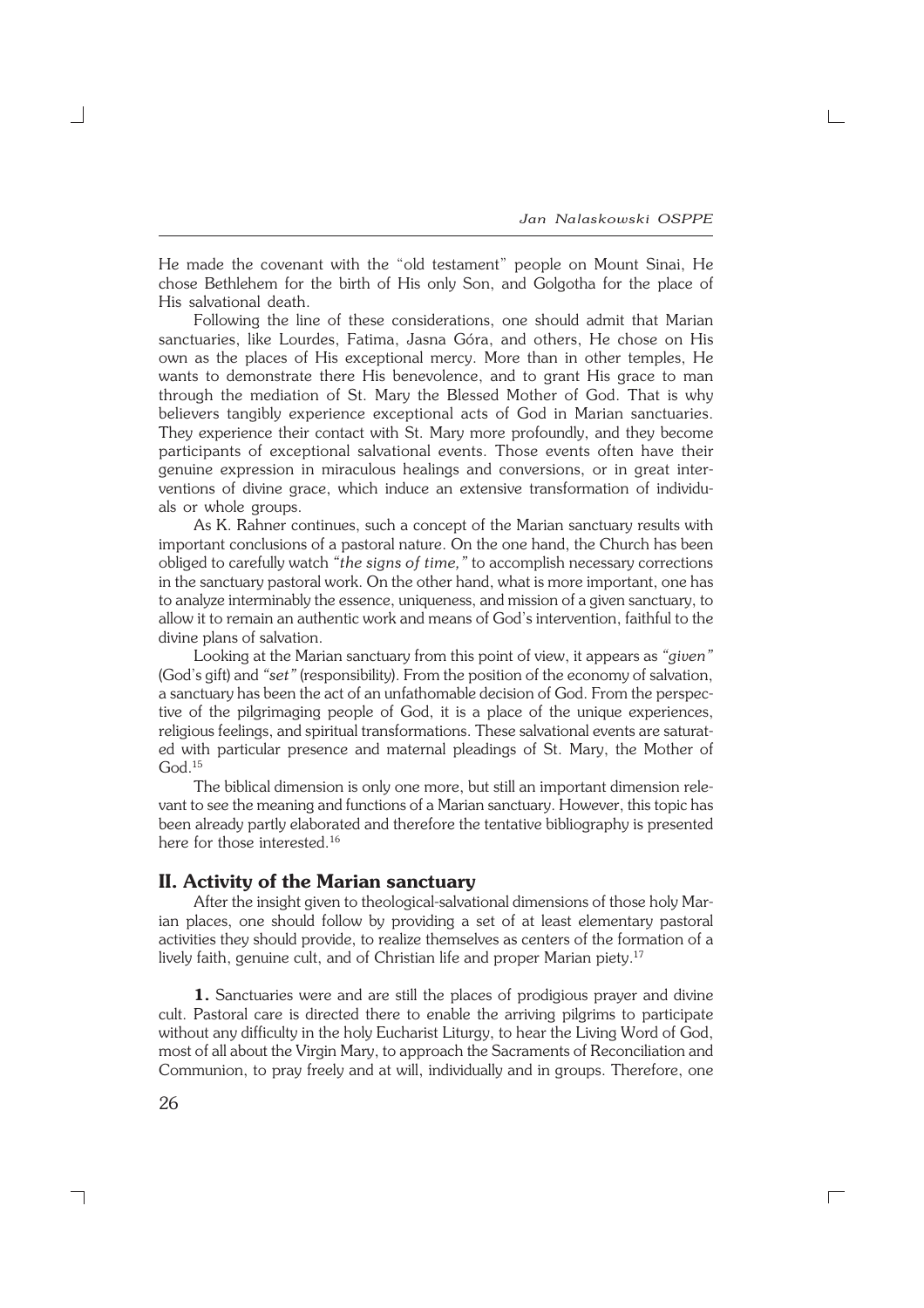should continuously cultivate and enrich the accomplishment of the Eucharist in the sanctuary, taking into account both the current liturgical year, including holidays occurring, and also participants present, with their specific, religiousmoral level, existential position, and motives for arrival.

One should take pains for the Holy Eucharist to become not only a central and high point of every ceremony and pilgrimage, but also for the participants to expe− rience it in the unity with St. Mary as present in the mystery of the Church, and the worship of God devoted to Him entirely. The whole her concern is to move people to participate in salvational sacrifice of Christ and the adoration of the Heavenly Fa− ther.

Similarly, the Sacrament of Atonement and Communion should be performed with a spiritual preoccupation that here present and close St. Mary the Mother of Mercy will obtain the gift of forgiveness of sins to every penitent, will elicit trust in the unrestricted mercy of God, will arouse one's repentance. Considering this, there penitential sermons, special teachings and religious practices in the Marian sanctu− aries are necessary so thet, believers could experience more deeply their meeting with the forgiving God, and could convert sincerely, and begin a new life.

**2.** Another meaningful function of the Marian sanctuary is its comprehensive influence both on the personality and character of an individual, on his or her faith and moral life, and on the development of social life, culture, and Christian creativity. Therefore it is not incidental that sanctuaries have been situated mostly in the captivating hollow and landscapes, that they impress with their architecture and sacral expression, and that the interiors of the temples are the masterpieces of art. Already the combination of nature and art prepares human soul and heart to open up to the transcendent extraterrestrial beauty, to God. Therefore, there is much care in the aesthetic ensemble of sanctuaries, in the artistic level of not only the walls, but also the celebrated liturgy or services.

However, the heart and mystery of any sanctuary is the picture of the Blessed Mary Mother of God in it. This is that wchich focuses sight, thoughts and desires. This is that wchich arouses admiration, which is then transformed into the adoration of God and contemplation of St. Mary's mysteries. This is that wchich results in consid− ering one's own life and invites appreciation of all that is beautiful, noble, divine, and holy.

Therefore, it is absolutely correct to disseminate the whole truth about St. Mary in these sanctuaries (cf. RM 48), to show her person in the richness of grace and privileges, spiritual depth, fascinating life of virtues and distinction. The Apostolic See simultaneously suggests that symposia and Mariological and Marian congresses should took place in the sanctuaries, and that multiple complexes, tokens of remembrance, libraries and lecture rooms should be available, and that meet− ings and artistic shows, religious film shows, and the other events of this kind should take place. All this in order to deepen the comprehension of the person and mystery of St. Mary, and to stimulate a courageous yearning to follow her in one's own life.

┐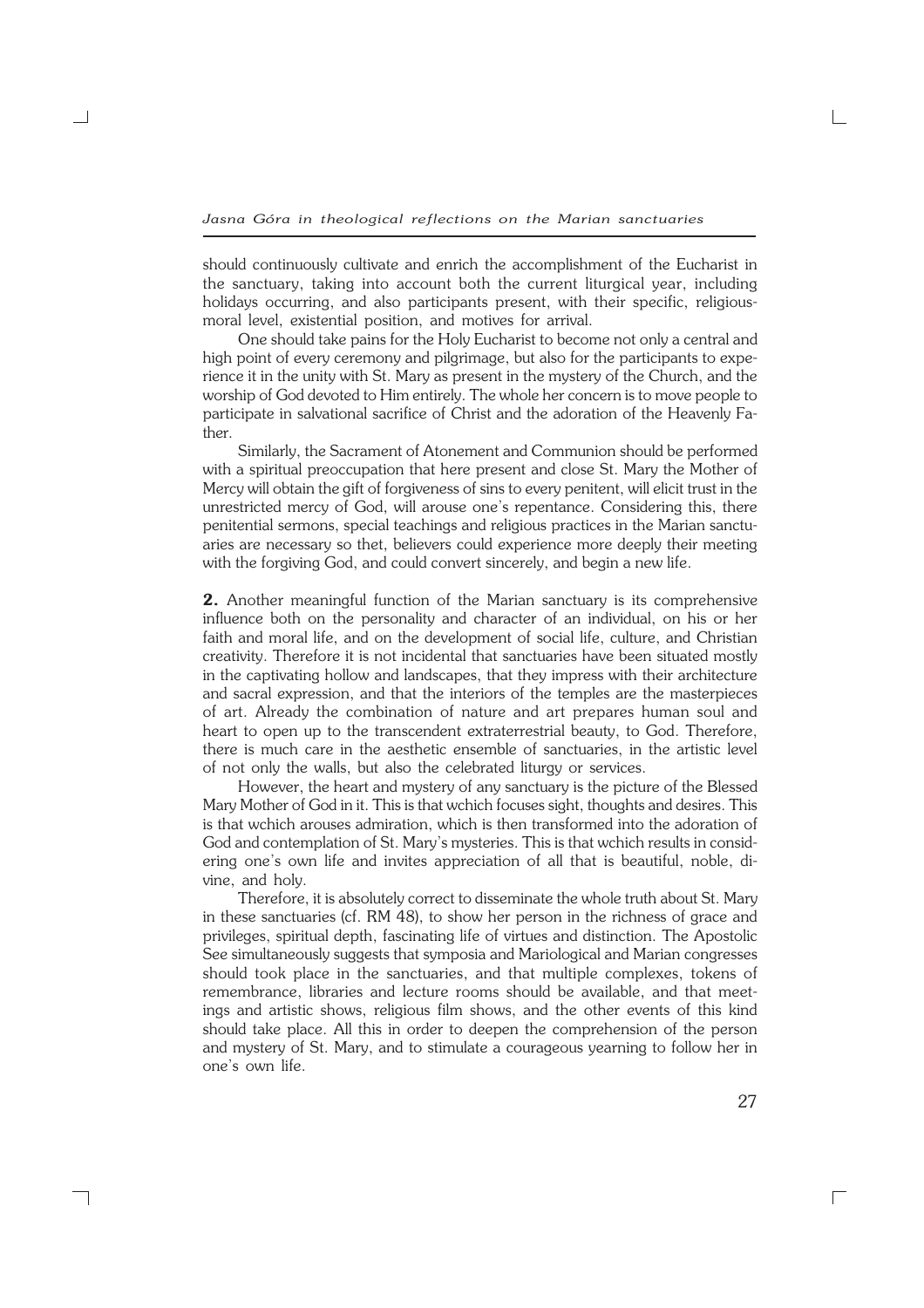$\Gamma$ 

**3.** Many pilgrims arrive at the Marian sanctuaries hoping that in a holy place, and under the maternal sight of St. Mary, they can find a solution of their, often very difficult, problems in life, the proper path of life, profession, direc− tion, the meaning of their life and of the future. According to the Church, the Marian sanctuaries are predestinated by their nature to reveal in full illumination to those arriving, human dignity, women's role, the value and meaning of fami− ly, and to help them face their problems and find solutions. Marian sanctuaries are in particular those places, where vocations to priesthood and consecrated life are awoken. Then, the vocational actions cannot be foreign to any sanctu− ary. Hence, from every sanctuary the Our Lady as she who heard the voice of God, believed and remained faithful to the end.

**4.** For centuries, sanctuaries and pilgrimage shrines have been known also for the diverse forms of charity, philanthropy, bringing help to those in need, for the concern about the ill and suffering. This task, although to a different extent, should be fulfilled by the Marian sanctuaries. Humans in need to experience and feel willingness and help in that place of the exceptional presence and awe for Our Lady. Moreover, in the contemporary world, sanctuaries have been called to give testimo− ny of Christ's life through the Gospels, to justify it and to turn it into a deed of the embracing love for one's neighbor. In the Marian sanctuaries, there must be cultivated —more than elsewhere— a climate of warmth, reciprocal goodwill, helpfulness, concern, hope, and exhilaration.

**5.** Closing those anthology of adjectives and functions that, according to the Church, should distinguish the Marian sanctuaries, one should list one more task, namely the openness to ecumenism, new movements and evangelical initiatives. Owing to the miscellaneous charamata, fulfilled duties and unifying might, Marian sanctuaries participate in the exceptional path of the mission of the Universal Church. It is expected that they should be open to interdenominational dialogue, to the apos− tolate of the laity, to new evangelization. Preserving their identity, they are to sup− port all that serves to improve of the Church and spirituality, and the culture−forming movements. Thus the Marian aspect of Catholicism, and the spirit of unification of everyone into one family of the children of God grows.

## **III. The Jasna Góra Marian Sanctuary**

After considering the phenomenon and mystery of the Marian sanctuaries in general, let us focus our attention and thoughts exclusively on Jasna Góra in Częstochowa, for in this reflection it is primary importance.<sup>18</sup>

*"Jasna Góra! How many feelings in the heart of each Pole evoke those words! What deep contents they include! Why, this is the heart of the religious life of the nation, it is the superb Sign in the Polish sky; the throne of particular mercy, which St. Mary has chosen in that place. There is no sanctuary, to which any nation would so indivisibly joined its lot; its past, present and future, its longings and hopes . . . the people of God go to Częstochowa to say all of their*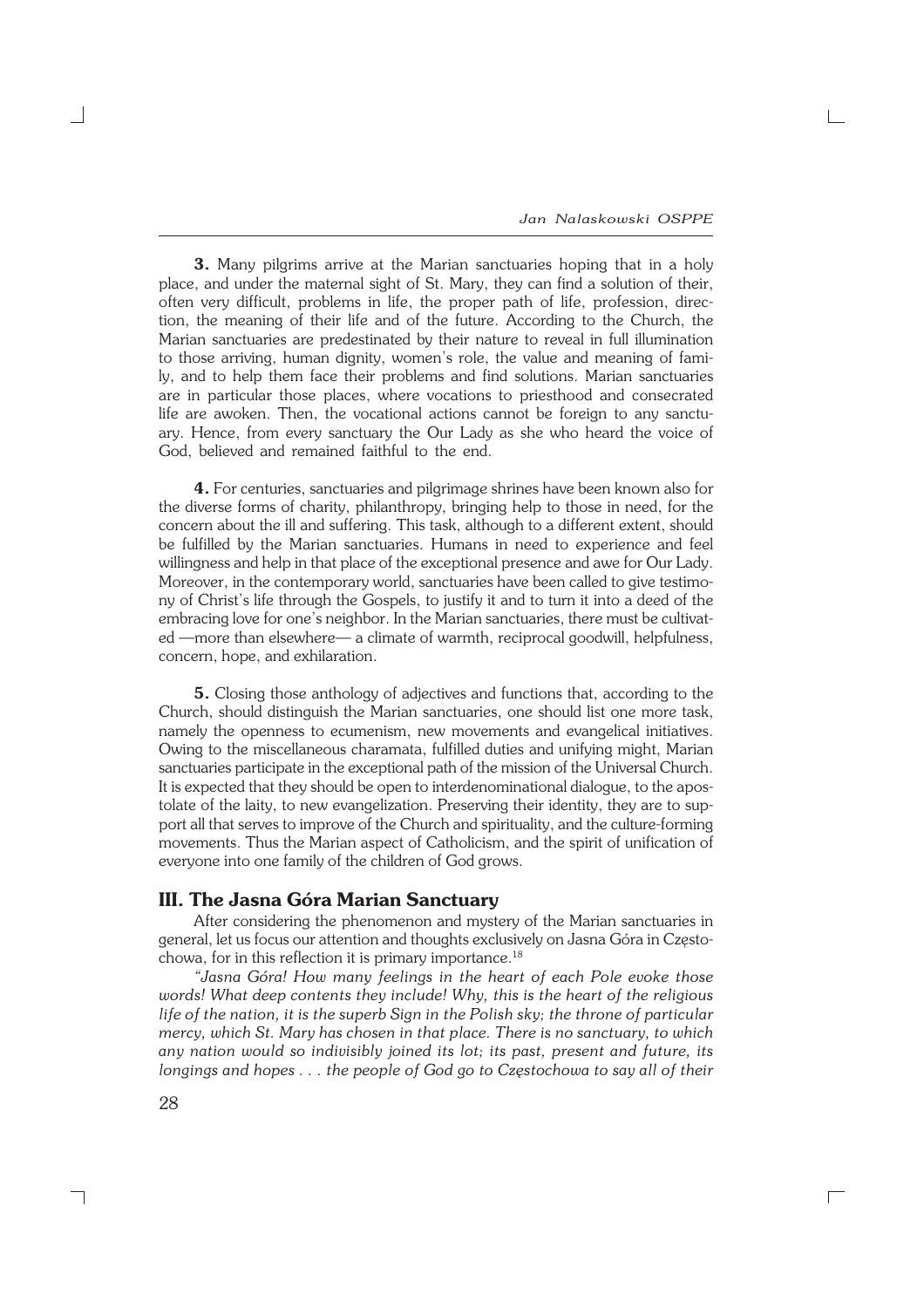*Jasna Góra in theological reflections on the Marian sanctuaries*

*prayers . . . For, the miraculous picture of she, who defends Jasna Częstochowa captivates it, and attracts like a magnet. There the Polish nation leaves its tears and troubles, and it draws new strengh from it. If the Jasna Góra walls could speak, how many mysteries of joy, pain, and pride of individual hearts, and of the whole Polish nation, they would unveil."*<sup>19</sup>

According to our previous assumption, we tried to see Jasna Góra from the position of general theological considerations about Marian sanctuaries in the salva− tional plans of God, in the mystery of the Church, and its pastoral activity, in the experiences of pilgrims and expectations of the believers. Now in the third part of this reflection, one need to concentrate on and present those characteristics and elements that distinguish Jasna Góra from other sanctuaries, individualize it, and describe its character. It is understandable that within this article one can mention only a certain number of the features relevant to Jasna Góra and its greatness.

#### **1. The spiritual capital of Poland**

Undoubtedly, Jasna Góra has been an exceptional chapter in the history of the Church and the nation, in the history of succesive generations, Polish families, hearts, and souls.<sup>20</sup> For almost six hundred years, the influence of Jasna Góra slowly envel− oped the nation, and even neighboring countries. Since the time when the King of Poland Jan Kazimierz, after the "Swedish Deluge," ceremonially elected Our Lady the Queen of the Crown of Poland, and after he took an oath, Jasna Góra became definitely the first and chief sanctuary of the nation, and at the same time, the spir− itual capital of Poland.<sup>21</sup>

Likewise, it is enough to take a glance into the *Kalendarium Jasnogórskie* to convince onself of the successive increase in significance of this holy place. For events and act, both religious and national−patriotic of the utmost significance, hap− pened there.<sup>22</sup> There were periods when the improving integration of the cult of the Jasna Góra Mother of God with the nation and the Polish state has been apparent in an exceedingly salient way. The examples are the huge thanksgiving−beseeching pilgrimages of believers to Jasna Góra intended to give praise for the victory over besetting evil and misery, and those of the leaders of Poland and their families. Plenty of individual and private votives, and flags captured in wars, that have been the votive−thanksgiving gifts of the Polish kings and princes or hetmans, were brought to Jasna Góra too.<sup>23</sup> The pilgrimages and arrivals of the great men of the Church and the Nation, the eminent creators of culture, men of the worlds of science, med− icine, of charity and evangelical works, are further evidence of the exceptional char− acter of Jasna Góra as the capital, the spiritual capital of Poland. Nonetheless, to this exceptional character also contribute the annual groups of a professional char− acter, the meetings of religious, charity, and social communities, and of numerous societies, associations, and groups. Although to a different extent, they all form their comprehension and life in relationship with that sacred place, with the mystery of the presence of the Mother of God in the Church.

One must emphasize that aside from the unifying religious values and the growth of the cult of the Mother of God Queen of Poland, Jasna Góra was a medium of rich

┑

29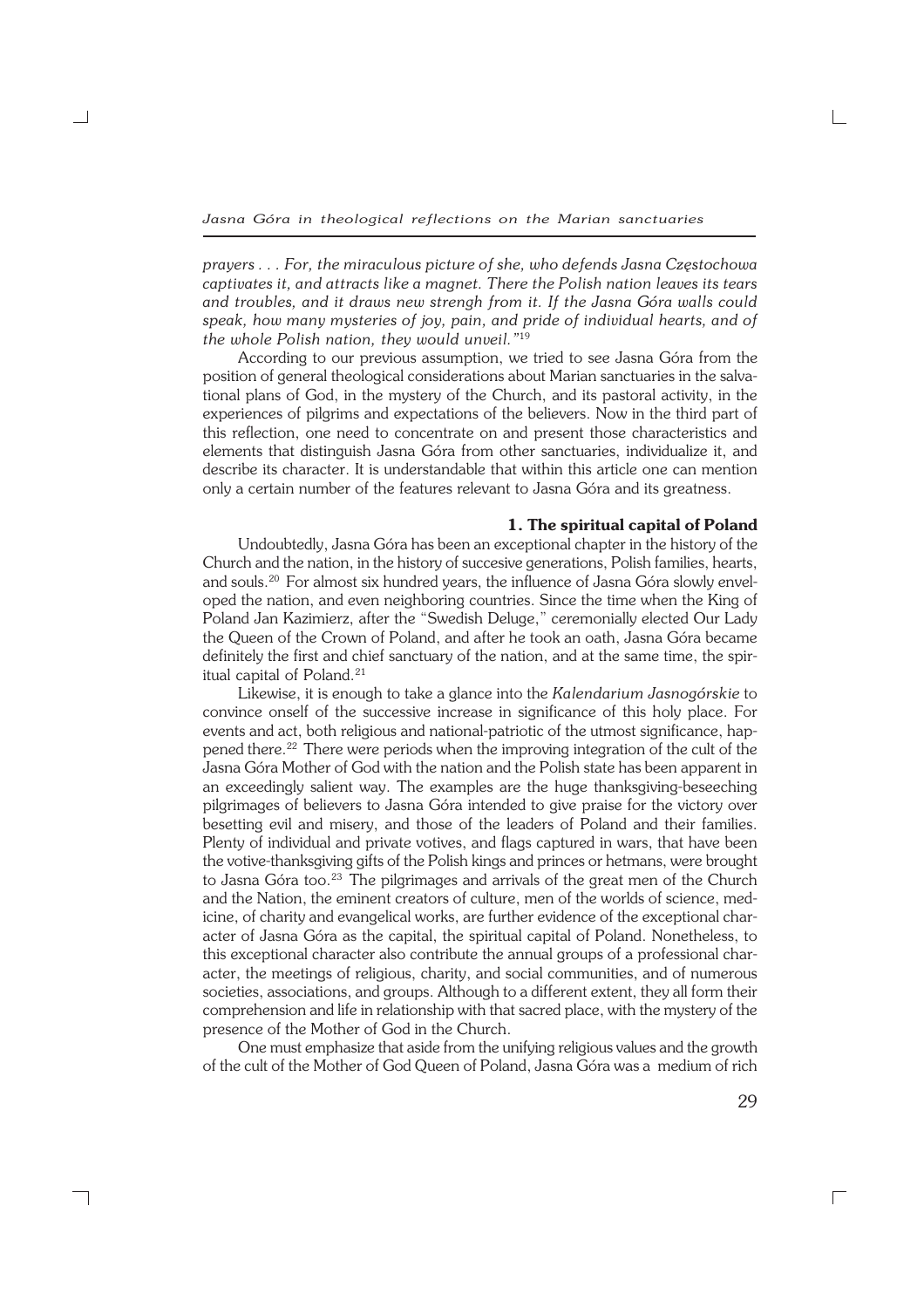*Jan Nalaskowski OSPPE*

 $\Gamma$ 

substance, which one mey call *"Polish traits."* The national consciousness has been closely related to the religious consciousness. As nowhere else, the mat− ters most important to the nation, primarily the concern for an internal freedom of spirit and sovereignty, and the desire to regain lost independence, have been combined with the efforts of the Church to form the faith and morality of Polish society. Then, thanks to Jasna Góra, the three prodigious values, for the Na− tion: Polish traits (separateness and independence), the Church (religion and morality), and Marian traits (cult and the pattern of a good life), have been integrated into the united reality of the national entity. Jasna Góra has been always the place of a better realization of everything that serves the motherland, what is right, what forms unity. Looking more carefully, one should say that God Himself founded the center of unity of the Polish nation in Jasna Góra. This is He who *"gave the genuine might and defense in the person of Our Lady the Virgin Mary, and praised her sacred Jasna Góra picture with the extraordinary awe of the faithful ones."* (fragment of the prayer from the Holy Mass of August 26).

Many events have entered into the history of Jasna Góra, as Jasna Góra has entered into many other events. This shows how the theology of this sanctuary inter− sects with and carries out the theology of the nation.<sup>24</sup> This is confirmed by the fact that Anniversary Year during the  $\rm 600^{th}$  of Jasna Góra it was labelled in the official documents and in the program of the Church in Poland as the Jasna Góra Magnificat of the Nation.<sup>25</sup> This is a rate occurrence for any, even a national, sanctuary in the world.<sup>26</sup>

These are only the marks of some powerful means causing that only Jasna Góra caused the national consciousness to unify and to intermediate closely with the religious consciousness, and to join social and cultural values with Christian ones. This way spiritual, religious, and national prestige, and the integrative meaning of the Jasna Góra sanctuary grew.<sup>27</sup> Through the centuries, Jasna Góra formed and grew as the spiritual capital of Poland, and correspondingly, as an abode of the Queen of the Nation. There have been past and present generations to worship her, there the Poles look for light and strength, there succesive genera− tions experience religious and patriotic mysteries under the blessing and media− tion of their Mother and Queen.<sup>28</sup>

### **2. The Most Sacred Place of the Nation**

This is a second, alternative name for Jasna Góra. According to common and deeply held beliefs, there is no other so sacred or more lofty place, church temple, as Jasna Góra in Częstochowa. It is perceived as the Spiritual Capital of Poland, but together with the premise that Jasna Góra is also, and likely most of all, a place of the sacred presence of the Blessed Mother of God, Mother and Queen of the Nation.<sup>29</sup> Thanks to her presence, pilgrims arrive there, the sacred Divine events occur, and the peculiar spiritual might, attracting all Poland and also pilgrims from abroad to this place, beams from the sanctuary. Jasna Góra is considered the only sanctuary as sacred as Bethlehem, Nazareth, Can−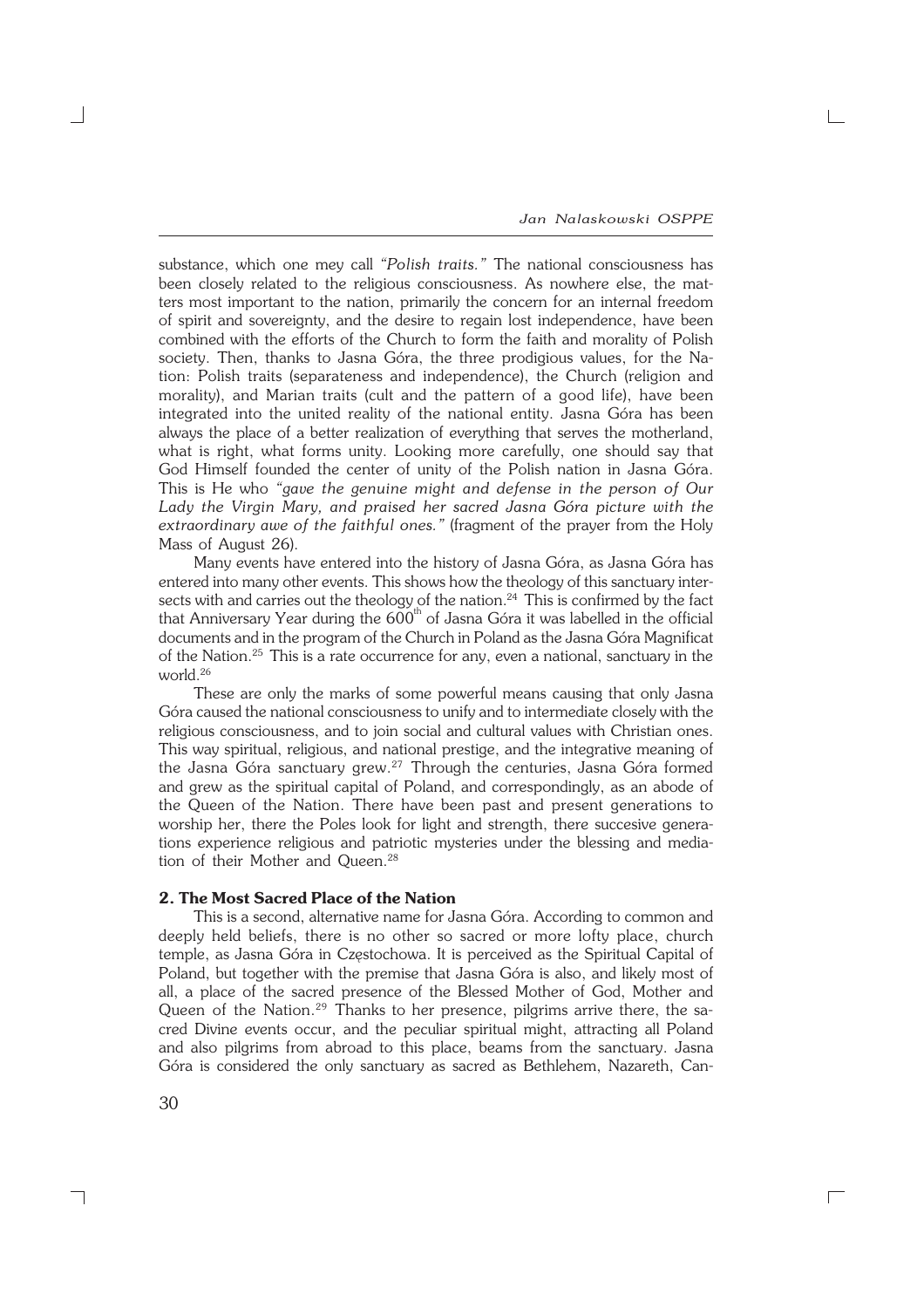na of Galilee, as Golgotha. There is no other place or sanctuary in Poland, which is so sacred is due to the presence of St. Mary, $30$  which is a greater pilgrimage center and greater source of grace, and at the same time, of conversion and might, as is Jasna Góra.

Jasna Góra is the sacredness of the whole nation; as apparent in naming it *"The Home of the Mother and Queen of All the Poles."*<sup>31</sup> Rev. Cardinal S. Wyszyń− ski used this expression with particular predilection, emphasizing that pilgrims from different places in Poland, and of the world, come to this house because they feel here most comfortable and safe. The Nation comes here, for it knows that here is the Truth, because there is the Mother of Truth; that justice is here, because the Mother of Him, who has been called the Son of Justice, because here is the Mother of Beautiful Love, who carried the very essence of Love in her heart.<sup>32</sup> *"When you return to your homes —*the Primate said*— take from Jasna Góra this grace, to take the best, maternal, careful, and attentive eyes of our Jasna Góra Lady and Mother with You."*<sup>33</sup> Jasna Góra is the home and sanc− tuary of the whole nation, vigorously emphasized The Holy Father John Paul II during his first pilgrimage to the motherland: *"You need to put your ear to this Sacred Place to listen how the Nation's heart beats in the heart of Mother... And if it beats in a tone of worry, if trouble and a call for conversion, for strengthening your conscience, for harmonizing the life of families, individu− als, and milieux, sounds from it, you need to welcome this call"* (Jasna Góra, June 4, 1979).

Jasna Góra is, in the full meaning of this word, the place of salvational meeting of God with all His people living in the Polish land, the meeting, which is present in and will be with it its Mother and Queen. These great meetings happen most of all during the large walking pilgrimages, annual Prayers, Holidays, and assorted cere− monies.<sup>34</sup> The Jasna Góra evangelization is also peculiar and singular. It is claimed in Jasna Góra that St. Mary is not only present in this place, but among the pilgrimag− ing Church, in the history of the nation, in human affairs, in a family, and in culture. She is the genuine Guide to faith of human generations, communities, and societies, in their paths leading to an eternal homeland.<sup>35</sup> This maternal feature of the Holy Mother of God from Jasna Góra overwhelmed all Polish Christianity, the whole activ− ity of the Church. It introduced reverence and feeling of sacredness for everything that combines with human dignity, with religion and morality, with family life and education, into all dimensions of human life and activity. Across centuries, the Jasna Góra evangelization and pastoral care have been leading Polish generations to inter− nal freedom from evil and sin, toward a sacred freedom of the children of God.<sup>36</sup>

#### **3. The Bright Mount (Jasna Góra) of hope and trust**

This is not to prove how dramatic our was history; how much our nation expe− rienced suffering, ordeals, victories, and defeats. And *"when all lights for Poland went out, then there was still the Saint from Częstochowa and the Church."*<sup>37</sup> Actually, since the victorious defense of Jasna Góra in the seventeenth century, in all its torments, reverses, and storms of history, the Polish Nation looks toward Jasna

┐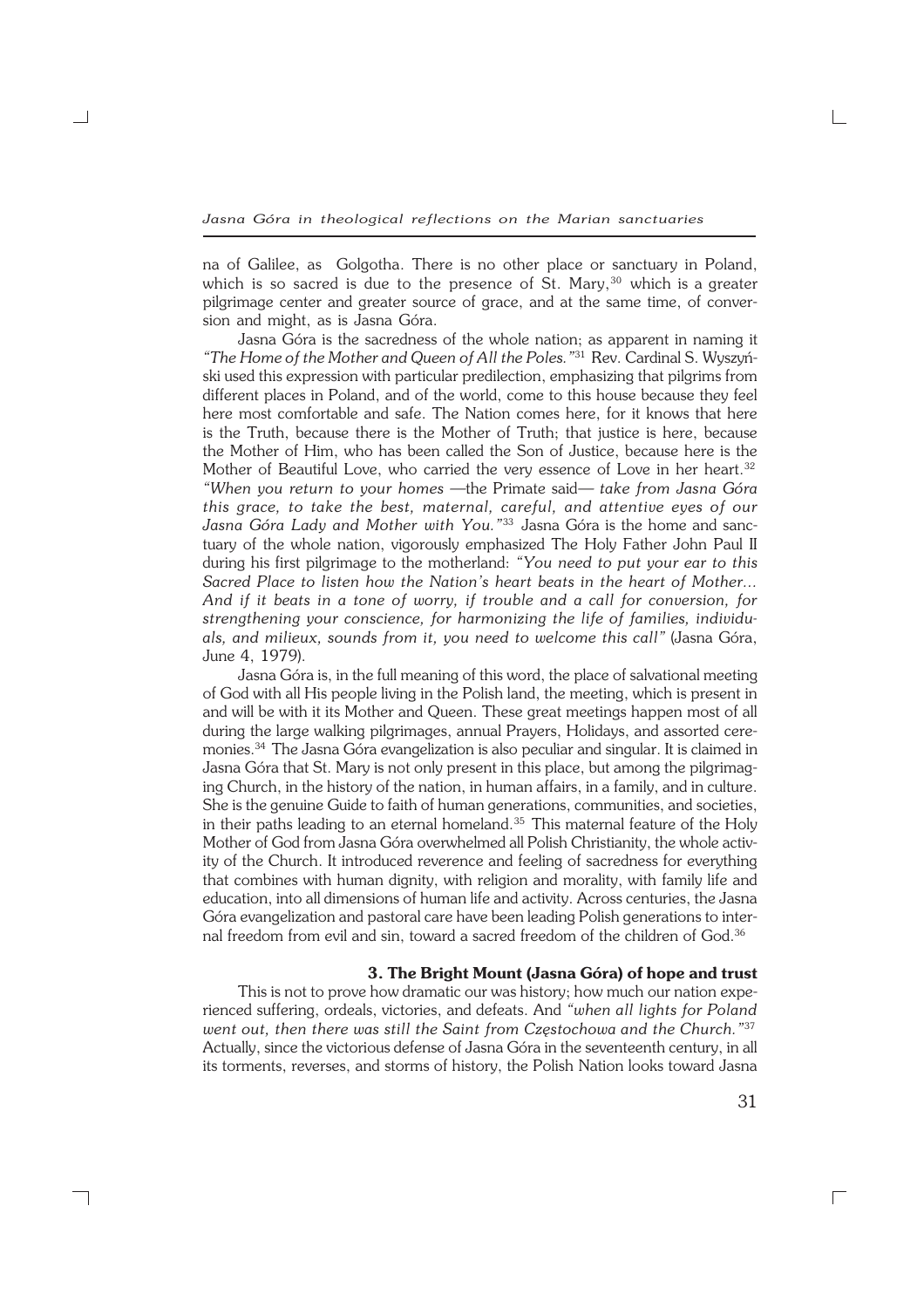*Jan Nalaskowski OSPPE*

 $\Gamma$ 

Góra of Victory with more hope then before, trusting that help will come from there to us in time. The prayer from the Holy Mass of the ceremony of Jasna Góra Mother of God on August 26 reminds us that *"The Almighty God gave us the unique help and defence in Our Lady Virgin Mary."* Her help and care remains, and the trust in her maternal mediation and the grace of successful intervention does not diminish. For centuries, the Jasna Góra chapel with the Miraculous Picture of the Mother and Queen of Poland was the place for gener− ations to derive strength, for Catholicism to consolidate, for the Nation to sur− vive the partitions and occupation.<sup>38</sup> *"There, in Jasna Góra, the flame of hope has been burning across centuries for all the country. The light of Jasna Góra never gone out. The hearts of Father Kordecki, of the Bar Confeder− ates, of the insurgents of national uprisings, were burning with this hope. The great supernatural 'Hope' wanders through all parishes of the mother− land inside the Jasna Góra Picture of Blessing,"* preached the Rev. Primate of Poland, J. Glemp before the 600<sup>th</sup> anniversary ceremony of the sanctuary celebrated together with the Holy Father John Paul II on June 19, 1983 in Jasna Góra.

Really, from the very beginning, Jasna Góra was a sign of the unbroken hope, strength, and consolation for Polish generations, leaders, kings, knights, suffering people, for the ill ones striving for healing and for a particular grace.<sup>39</sup> The Jasna Góra chronicles, the votives, the requests and thanks sent in, and the beseeching− thanksgiving pilgrimages tell of it. Testimonies of the victories, the oaths taken, and the arriving pilgrimages reveal the truth about the role played by the Jasna Góra Sanctuary, and the cult of Mother of God the Queen. They were giving the might, courage and zeal to fight for independence, to overpower various forms of violence, tyranny, imposed nihilism, and the consumer lifestyle. Jasna Góra possessed fortitude against the different *"floods"*<sup>40</sup> of Russification, Germanization, and atheiza− tion of society. Also today, it waits for new heroes of the motherland and for the apostles of the Church.<sup>41</sup>

Truth about the exceptional presence and maternal mediation of St. Mary for the Polish Nation, and about the royal dignity of our Lady is the integral part of the message of Jasna Góra's service. This truth not only distinguishes Jasna Góra from the other Marian sanctuaries, but it is also a base for Hope and cult, trusts and oaths taken by the Nation all over the country for *"Great Mother of God Incarnate."*<sup>42</sup>

It is impossible to consider here causes of the oaths or trusts taken, nor to analyze the contents and expectations included in them. One should then only pause to mention them. The oaths of King Jan Kazimierz are the first official evidence reported by history. This was the highest class of tribute, and the first obligation of royal dignity and state authority toward Mary the Mother of God, which finally granted her the title of Queen of the Crown of Poland. The most significant to us are those trusts and oaths, which the Episcopate of Poland offered during the gatherings in the post−war period. The first was on September 8, 1946, then on August 26, 1956 the Oaths of the Nation that have been repeat−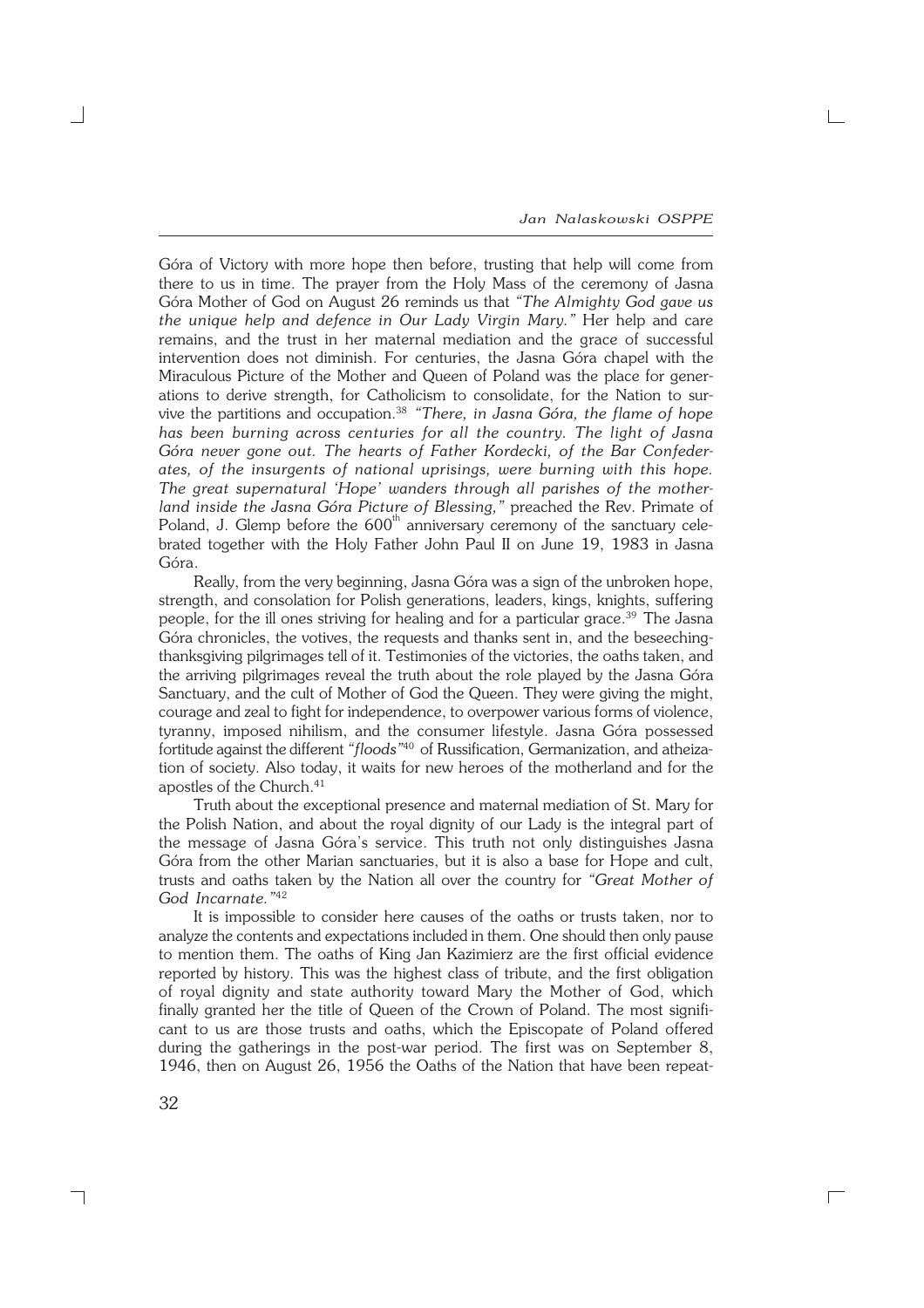ed every year until now; next on May 3, 1966 the Millennial Act of Submitting into Maternal Servitude of Mary the Queen of Poland; finally, on September 12, 1971 the Act of Giving the World to the Mother of the Church.

The entrustments that the Pope John Paul II offered to the Jasna Góra Mother of God during his pilgrimages to the motherland, deserve particular attention. In the Jasna Góra sanctuary, he entrusted to the Mother of the Church all of his evangelical and ecumenical matters, and our Native Land with its *"difficult present,"* and the young generations to overcome all atheism and build a new world order with the Gospels in their hearts, and with the power of the descending Holy Spirit. One should emphasize that all these offerings, oaths and trusts had always an all−Polish, all−Church, Biblical, and charismatic charac− ter. In consequence, they certify Jasna Góra's all−Polish character, its superiority over other Marian sanctuaries, and its revitalized tie to the Apostolic See, con− tinuously approaching the universality and mission of the Church of Christ.

#### **Conclusion**

The above reflections on Jasna Góra on a background of theological premises and accounts stating what the Marian sanctuaries are, have given us insight into the phenomenon and mystery of the sacred place. One must admit that Jasna Góra is from its dawn an exceptional gift of the redeeming God for gener− ations of Poles, and all pilgrims attending it. Most of all, one should consider the greatness and significance of that place from the position of faith, analyzing its vertical dimension (presence of God and maternity of St. Mary), considering its horizontal dimension (presence of a sanctuary in the history of the Church and of the Nation), and include its personal dimension (personal reply of believers to God's call for cooperation with the grace of salvation).

Taking these aspects into account, one can state that Jasna Góra has deeply permeated the Polish soul, and religious and moral life of the Poles. Comprising the love for God and a love for the motherland, through the unlimited trust and entrust− ing to the Blessed Mary the Mother of God, Jasna Góra became and is continuously becoming and improves as the Marian sanctuary of primary significance for the history of the Church and the Polish nation. This fact is the unique opportunity, which not only encourages one to further studies, but most of all, obliges one to involve− ment and multilateral cooperation with St. Mary the Mother of God and the Queen of Poland.

#### **Notes:**

33

<sup>1</sup> *Cf.* Card. K. Wojtyla, *U podstaw odnowy. Studium o realizacji Vaticanum II* (At the Foundations of renewal, A study on realization of Vatican II), Cracow 1972, pp. 139−141.

<sup>2</sup> *Cf.* Card. K. Wojtyla, *U podstaw odnowy. . ., op. cit*., pp. 139−141.

<sup>3</sup> *Cf.* Bishop J. Ablewicz, Słowo wstępne (Foreword), Tarnowskie Studia Teologiczne, 1983, Vol. IX, p. 5.

<sup>4</sup> *Cf.* M. Borzyszkowski, *Z pielgrzymką do Częstochowy. Pamiętniki i wspomnienia* (With a pilgrimage to Częstochowa. Diaries and memories), Olsztyn 1985.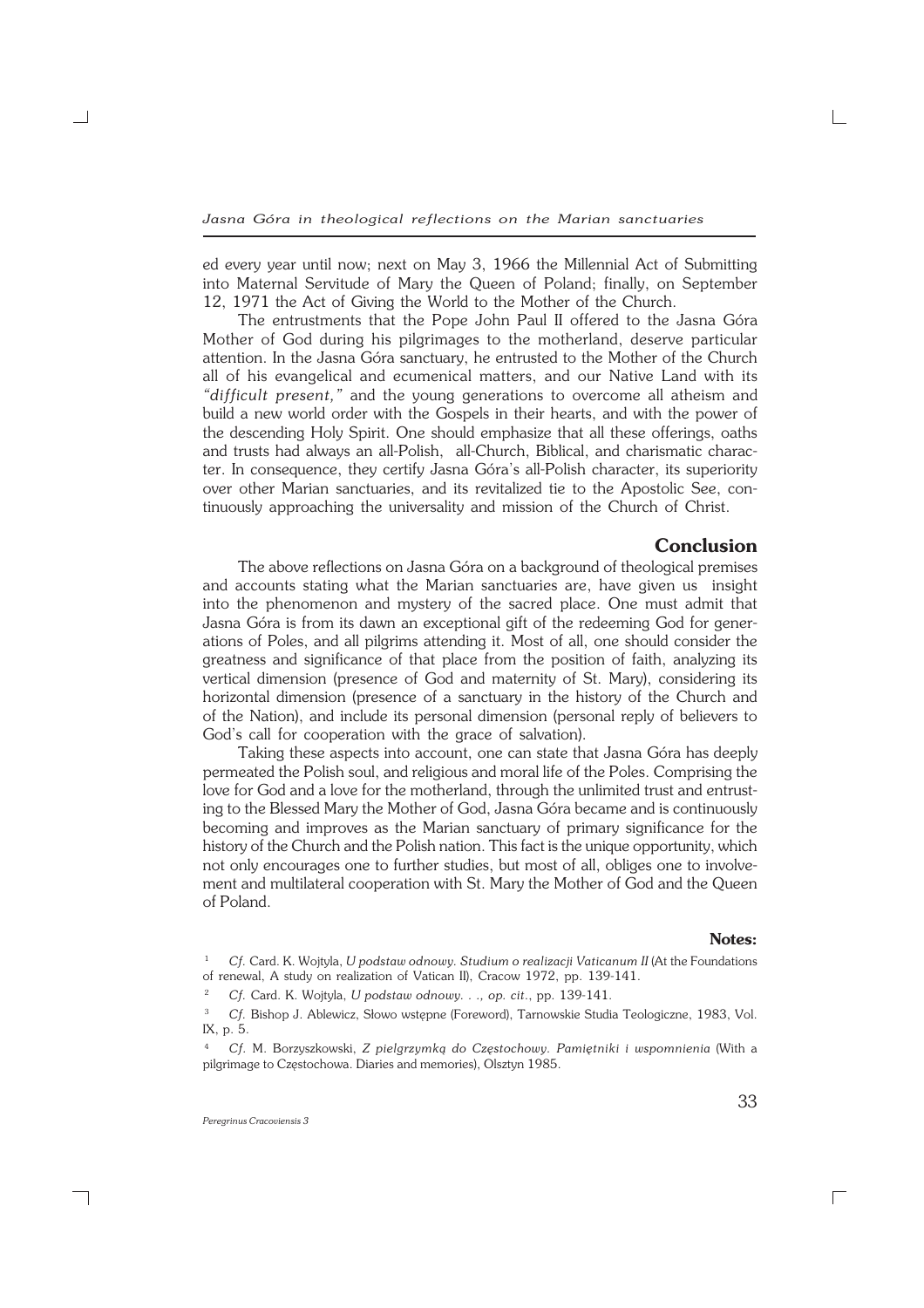$\overline{\Gamma}$ 

<sup>7</sup> *Cf.* Ibidem, P. Anzulewicz, *Wiadomosci wstępne* (Introductory information). In: *Z dawna Polski Tyś Królową. Przewodnik po sanktuariach maryjnych* (You are the Ancient Polish Queen. A Guide to Marian sanctuaries), S.M. Grażyna od Wszechposrednictwa, M. Bm. S.M. Gizela od Niepokalanego Serca Maryi (eds.), Szymanów, 1984. p. 11.

<sup>8</sup> *Cf.* J. Dudziak, *Prawno−kanoniczna koncepcja sanktuarium* (The Legal−Canonical Concept of Sanctuary), "Tarnowskie Studia Teologiczne," 1983, Vol. IX, pp. 61−69.

<sup>9</sup> *Cf.* Ibidem, p. 70.

<sup>10</sup> The Redemptoris Mater encyclical of the Holy Father John Paul II about the Blessed Virgin Mary in the life of pilgrimaging Church, on the March 25, 1987.

<sup>11</sup> *Cf.* W. Lydka, *Historia zbawienia* (History of salvation: an entry). In: *Slownik teologiczny* (A.Zuberbier, Ed.), 1985, Vol. 1, pp. 206−298.

<sup>12</sup> *Cf.* Card. K. Wojtyla, *U podstaw odnowy . . ., op. cit*., pp. 139−141.

<sup>13</sup> Bishop J. Ablewicz, *Pielrzymka jako znak święty* (Pilgrimage as a sacred sign), "Tarnowskie Studia Teologiczne," 1983, Vol. IX, p.14.

<sup>14</sup> *Op. cit.,* p. 16.

<sup>15</sup> The reported thoughts come from the conversation, which I personally had on the theology of Marian sanctuary with Rev. professor K. Rahner, at the Osterreichischer Pastoraltagung in Viienna− Laintz, on December 28, 1976. Cf. J. Nalaskowski, *Jasna Góra. Marienshailigtum und Wallfarhtsort*, Częstochowa−Jasna Góra, 1983, pp. 9−10.

<sup>16</sup> *Cf.* Bishop *J. Ablewicz, Pielgrzymka . . ., op. cit*., pp. 13−24; M. Bednarz, *Znaczenie sanktuarium w Piśmie św.* (The meaning of sanctuary in the Holy Write), pp. 25−36; T. Brzegowy, *Izrael pielgrzymujący* (The pilgrimizingaging Israel), Tarnowskie Studia Teologiczne, 1983, Vol. IX, pp. 37−51; R.J. Abramek, *"Jasnogorska" mariologia Kardynala Karola Wojtyly Papieza Jana Pawla II* (The "Jasna Góra Mariology" of Cardinal Karol Wojtyla the Pope John Paul II), Studia Claromontana, Jasna Góra 1981, Vol. I, pp. 7−38. In the listed editions one can find the further lists of bibliographical references.

<sup>17</sup> Cf. Wskazania i Propozycje Obchodu Roku Maryjnego, wydane przez Kongregacje Kultu Bożego w Notitiach (Suggestions and Proposals Concerning Celebrations of the Marian Year, published by the Congregation of Divine Cult in Notitia), 1987, 251, pp. 342−396; and suggestions of the Committee Consillium Primarium Anno Mariali Celebrando, E Civitate Vaticana, di 7 X 1987, Prot. N. 467/87.

<sup>18</sup> It is understandable that because of the scope of predicaments and the number of existing elaborations, we will stop only at the most characteristic features of the Jasna Góra sanctuary. It seems to be justified to employ mostly the opinions of two great theologians and admirers of Jasna Góra Lady: Primate Cardinal Stefan Wyszynski, and Pope John Paul II.

<sup>19</sup> W. Zaleski, *Jasna Góra 1382−1982*, Łódź 1981, pp. 5.

<sup>20</sup> *Matka Boża w moim życiu* (Mother of God in My Life), Cracow 1984; and *Z pielgrzymką do Częstochowy. Pamietniki i wspomnienia* (With pilgrimage to Częstochowa. Diaries and memories), Olsztyn 1985. Some impressions and memories about Jasna Góra are also included in the monthly "Jasna Góra."

<sup>21</sup> *Cf.* R.J. Abramek, *Teologia sanktuarium jasnogorskiej Bogarodzicy* (Theology of the sanctuary of Jasna Góra Mother of God), In: *Jasnogorski Oltarz Ojczyzny* (The Jasna Góra Altar of the Motherland), Częstochowa 1991, pp. 12−15.

<sup>22</sup> *Kalendarium Jasnogórskie* (The Jasna Góra Diary) In: *Panno Święta co Jasnej bronisz Częstochowy*, Paris, 1982, pp. 8−10; and Z.S. Jabłoński, *Rzeczywistość Jasnej Góry ważniejszymi wydarzeniami pisana* (The reality of Jasna Góra, written with the most important events), In: *Tyś wielką chlubą naszego narodu*, Częstochowa 1991, pp. 277−318.

<sup>5</sup> *Cf.* F. Pasternak, *Status prawny sanktuariow w Nowym Prawie Kanonicznym* (The Legal Status of sanctuaries in the New Canonical Law), Prawo Kanoniczne, 1985, 28(1−2), pp. 222−28.

<sup>6</sup> *Cf.* J. Majka, *Rola Jasnej Góry* (The Role of Jasna Góra), "Tygodnik Powszechny," 1960, 49 (9), p. 3.